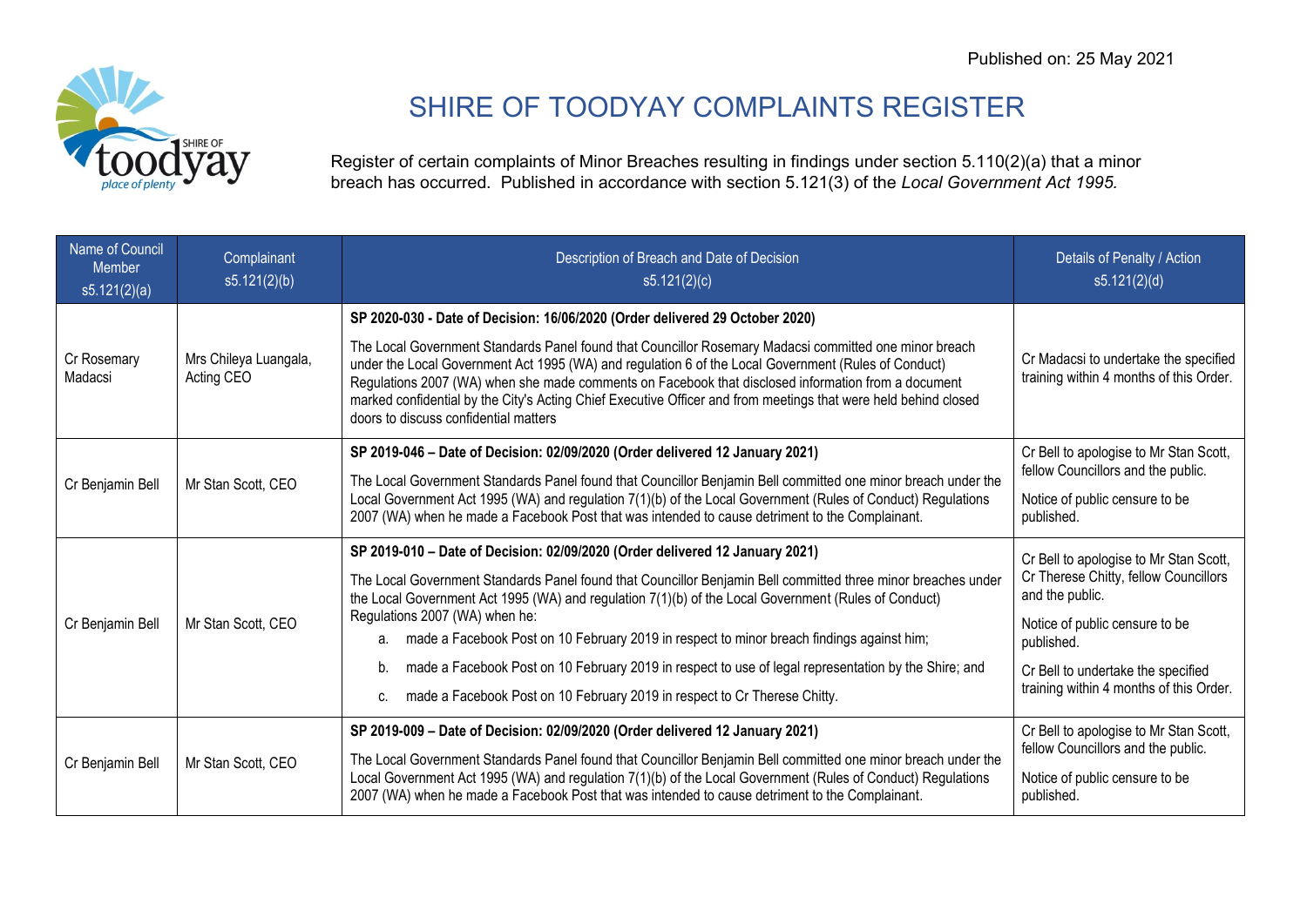

## SHIRE OF TOODYAY COMPLAINTS REGISTER

Register of certain complaints of Minor Breaches resulting in findings under section 5.110(2)(a) that a minor breach has occurred. Published in accordance with section 5.121(3) of the *Local Government Act 1995.*

| Name of Council<br><b>Member</b><br>s5.121(2)(a) | Complainant<br>s5.121(2)(b) | Description of Breach and Date of Decision<br>s5.121(2)(c)                                                                                                                                                                                                                                                                                                                                                                                                                                                                        | Details of Penalty / Action<br>s5.121(2)(d)                                                                                                                                               |
|--------------------------------------------------|-----------------------------|-----------------------------------------------------------------------------------------------------------------------------------------------------------------------------------------------------------------------------------------------------------------------------------------------------------------------------------------------------------------------------------------------------------------------------------------------------------------------------------------------------------------------------------|-------------------------------------------------------------------------------------------------------------------------------------------------------------------------------------------|
| Cr Benjamin Bell                                 | Cr Paula Greenway           | SP 2019-005 - Date of Decision: 14/05/2019 (Order delivered: 24 July 2019)<br>The Local Government Standards Panel found that Cr Bell committed one minor breach of regulation 7(1)(b) of the<br>Local Government (Rules of Conduct) Regulation 2007 when he made statements in an article in the December<br>2018 edition of the Toodyay Herald.                                                                                                                                                                                 | Cr Bell to publicly apologise to the<br>public, fellow Councillors and the<br>Shire of Toodyay                                                                                            |
| Cr Benjamin Bell                                 | Mr Stan Scott, CEO          | SP 2018-092 - Date of Decision: 22/03/2019 (Published 04 April 2019)<br>The Local Government Standards Panel found that Councillor Benjamin Bell, a Councillor of the Shire of Toodyay,<br>committed one breach of regulation 7(1)(b) of the Local Government (Rules of Conduct) Regulations 2007 (WA)<br>when he published a Facebook post on 30 September 2018 relating to the allegation of Mr Stan Scott, the Chief<br>Executive Officer of the Shire, commencing legal actions on behalf of the Shire.                       | Cr Bell be publicly censured.<br>Cr Bell publicly apologise to the<br>Shire's CEO.                                                                                                        |
| Cr Benjamin Bell                                 | Mr Stan Scott, CEO          | SP 83 of 2018 - Date of Decision: 22/03/2019 (Published 4 April 2019)<br>The Local Government Standards Panel found that Councillor Benjamin Bell, a Councillor of the Shire of Toodyay,<br>committed one breach of regulation 7(1)(b) of the Local Government (Rules of Conduct) Regulations 2007 (WA)<br>when he published various Facebook posts on 26 August 2018 relating to the actions of Mr Stan Scott, the Chief<br>Executive Officer of the Shire, in relation to answering Cr Bell's questions and the Shire's budget. | Cr Bell to be publicly censured.<br>Cr Bell to publicly apologise to the<br>Shire's CEO and Council.<br>Cr Bell undertake the training<br>specified in the Order by 30<br>September 2019. |
| Cr Benjamin Bell                                 | Mr Stan Scott, CEO          | SP 65 of 2018 - Date of Decision: 22/03/2019 (Published 04 April 2019)<br>The Local Government Standards Panel found that Councillor Benjamin Bell, a Councillor of the Shire of Toodyay,<br>committed one breach of regulation 7(1)(b) of the Local Government (Rules of Conduct) Regulations 2007 (WA)<br>when he published a Facebook post on 24 July 2018 relating to rate rises and Mr Stan Scott, the Chief Executive<br>Officer of the Shire.                                                                              | Cr Bell to be publicly censured.<br>Cr Bell to publicly apologise to the<br>Shire's CEO, council staff, his fellow<br>Councillors and the Shire.                                          |